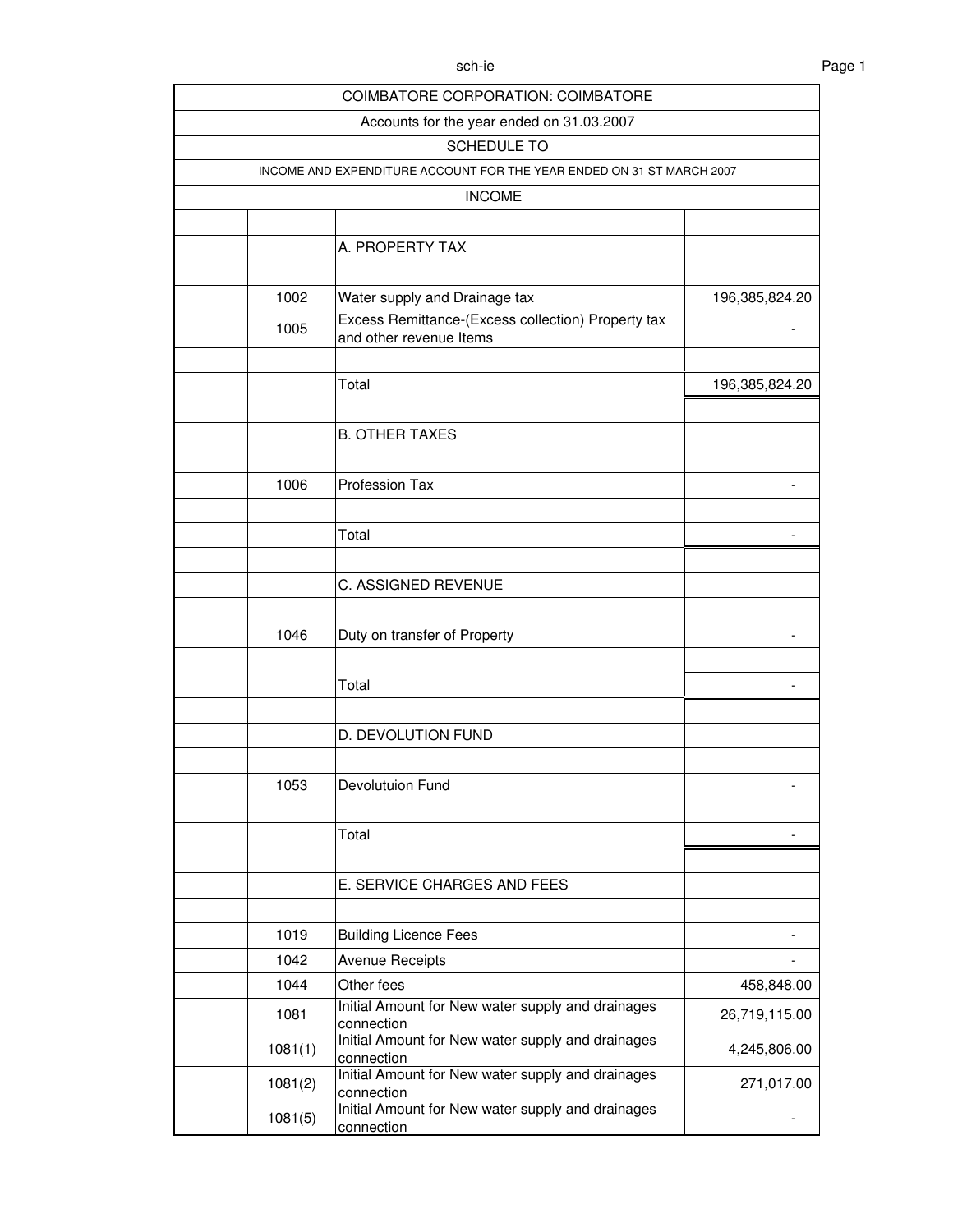| sch-ie | Page 2 |
|--------|--------|
|        |        |

| 1081(UGD) | Initial Amount for New water supply and drainages<br>connection-UGD       | 12,700,685.00  |
|-----------|---------------------------------------------------------------------------|----------------|
| 1082      | Water supply connection charges                                           | 8,267,633.00   |
| 1082(1)   | Water supply connection charges                                           | 361,396.00     |
| 1082(2)   | Water supply connection charges                                           | 656,376.00     |
|           |                                                                           |                |
| 1083      | Metered/ tap water charges                                                | 128,304,548.00 |
| 1084      | Charges for water supply through Lorries/ tankers                         | 3,177,348.00   |
| 1085      | Septic tank cleaning charges                                              | 156,040.00     |
| 1086      | Sewerage connection charges                                               | 4,846,261.00   |
| 1086(1)   | Sewerage connection charges-Dep                                           | 549,880.00     |
| 1086(UGD) | Sewerage connection charges-UGD                                           |                |
| 1087      | Specific maintenance grant/ Contribution for Water<br>supply and Drainage |                |
|           |                                                                           |                |
|           | Total                                                                     | 190,714,953.00 |
|           |                                                                           |                |
|           | F. GRANTS AND CONTRIBUTION                                                |                |
|           |                                                                           |                |
| 1051      | <b>Grants for Natural Calamities</b>                                      |                |
|           |                                                                           |                |
|           |                                                                           |                |
|           |                                                                           |                |
|           | G. SALE AND HIRE CHARGES                                                  |                |
|           |                                                                           |                |
| 1057      | Profit in Sale of Asstes                                                  |                |
|           |                                                                           |                |
|           | Total                                                                     |                |
|           |                                                                           |                |
|           | H. OTHER INCOME                                                           |                |
|           |                                                                           |                |
| 1022      | Market fees- Daily Market                                                 |                |
| 1031      | <b>Development Charges</b>                                                |                |
| 1038      | rent on Buildings                                                         | 182,843.00     |
| 1041      | Road cut Restoration charges                                              |                |
| 1045      | Other Income                                                              | 4,801,863.00   |
| 1045(1)   | Other Income-sundry receipts                                              | 3,345,898.00   |
| 1045(2)   | Other income-Spot fine                                                    |                |
| 1045(4)   | Other income-Building penalty                                             |                |
| 1045(5)   | Other Income-WS penalty                                                   |                |
| 1045(6)   | Other IncomeSale of forms                                                 |                |
| 1071      | Interest on staff advances                                                |                |
| 1066      |                                                                           | 20,668.00      |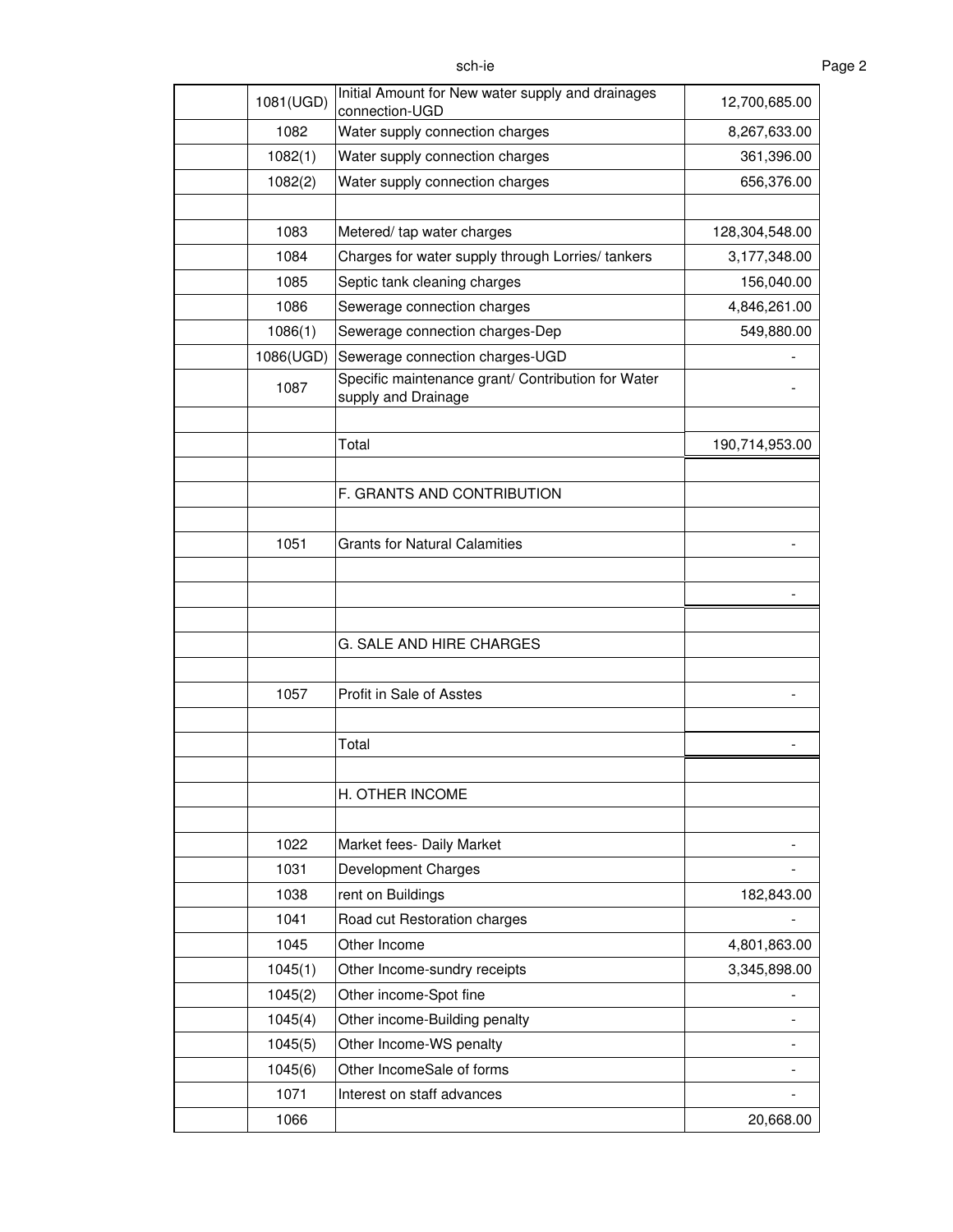| 1067 | Interest on Investments                 | $\blacksquare$ |
|------|-----------------------------------------|----------------|
| 1068 | Interest from Bank                      | 262,289.00     |
| 1069 | Project overhead Appropriation-expenses | 11,756,175.00  |
|      | Total                                   | 20,369,736.00  |
|      |                                         |                |
|      |                                         |                |
|      |                                         |                |
|      |                                         |                |
|      |                                         |                |
|      |                                         |                |
|      |                                         |                |
|      |                                         |                |
|      |                                         |                |
|      |                                         |                |
|      |                                         |                |
|      |                                         |                |
|      |                                         |                |
|      |                                         |                |
|      |                                         |                |
|      |                                         |                |
|      |                                         |                |
|      |                                         |                |
|      |                                         |                |
|      |                                         |                |
|      |                                         |                |
|      |                                         |                |
|      |                                         |                |
|      |                                         |                |
|      |                                         |                |
|      |                                         |                |
|      |                                         |                |
|      |                                         |                |
|      |                                         |                |
|      |                                         |                |
|      |                                         |                |
|      |                                         |                |
|      |                                         |                |
|      |                                         |                |
|      |                                         |                |
|      |                                         |                |
|      |                                         |                |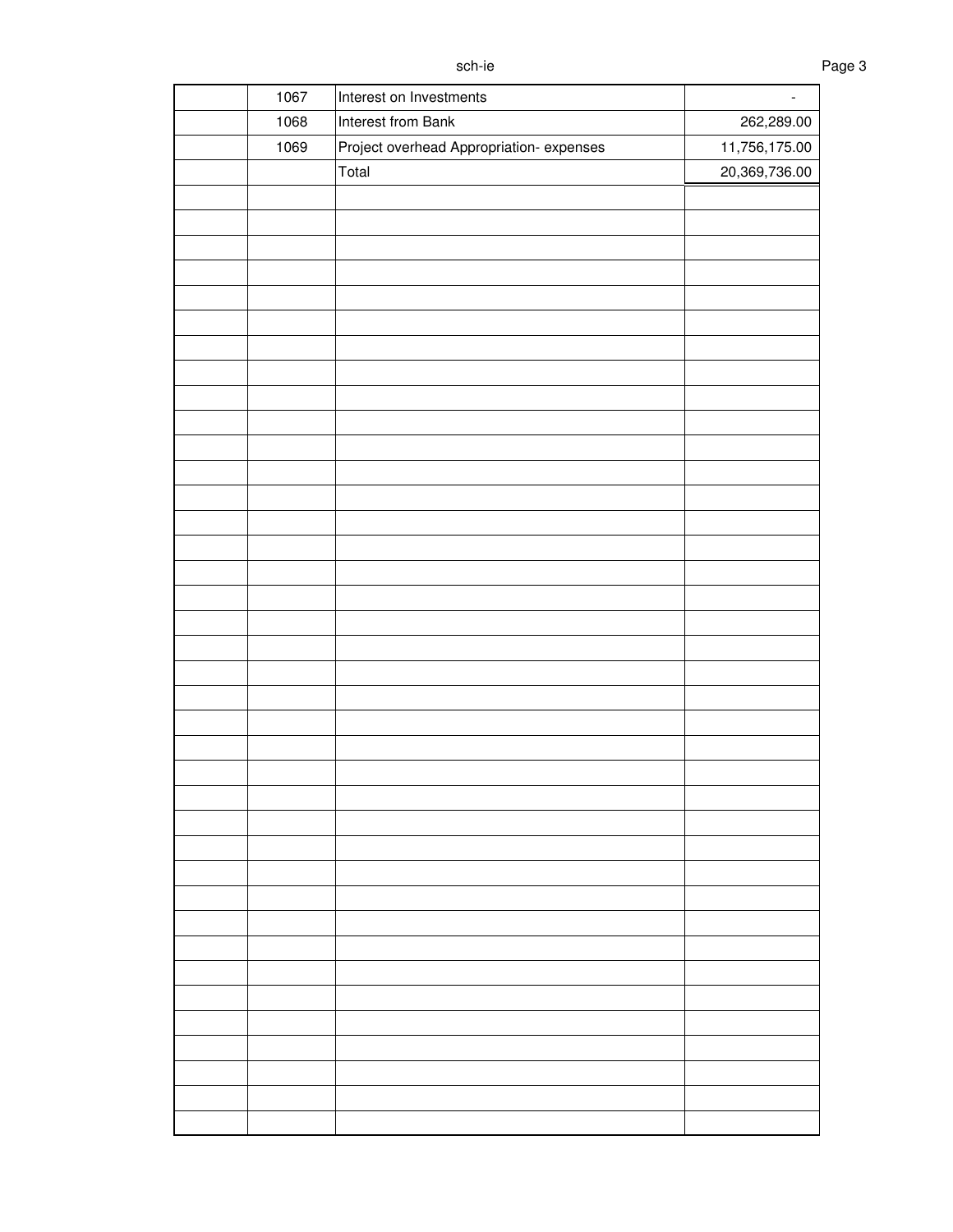|      | COIMBATORE CORPORATION: COIMBATORE                                                |                                                    |
|------|-----------------------------------------------------------------------------------|----------------------------------------------------|
|      | Accounts for the year ended on 31.03.2007                                         |                                                    |
|      | SCHEDULE TO                                                                       |                                                    |
|      | INCOME AND EXPENDITURE ACCOUNT FOR THE YEAR ENDED ON 31 ST MARCH 2007             |                                                    |
|      | <b>EXPENDITURE</b>                                                                |                                                    |
|      |                                                                                   | <b>WATER SUPPLY</b><br>AND DRAINAGE<br><b>FUND</b> |
|      |                                                                                   | <b>RS</b>                                          |
|      | A. PERSONNEL COST:                                                                |                                                    |
|      | I) SALARIES                                                                       |                                                    |
|      |                                                                                   |                                                    |
| 2001 | Pay including Personal Pay                                                        | 27,617,231.00                                      |
| 2002 | Special pay                                                                       | 3,864.00                                           |
| 2003 | D.A                                                                               | 6,457,941.00                                       |
| 2004 | <b>Interim Relief</b>                                                             |                                                    |
| 2005 | H.R.A                                                                             | 1,554,207.00                                       |
| 2006 | C.C.A                                                                             | 461,240.00                                         |
| 2007 | Cash Allowance                                                                    |                                                    |
| 2008 | Conveyance Allowance                                                              |                                                    |
| 2009 | <b>Medical Allowance</b>                                                          | 211,491.00                                         |
| 2010 | <b>Other Allowance</b>                                                            | 154,773.00                                         |
| 2011 | Ex-Gratia/Bonus                                                                   |                                                    |
|      | Total                                                                             | 36,460,747.00                                      |
|      |                                                                                   |                                                    |
|      | A. PERSONNEL COST                                                                 |                                                    |
|      | ii) OTHERS                                                                        |                                                    |
| 2012 | Travel expense                                                                    | 2,446.00                                           |
| 2051 | <b>Training Programme-Expenses</b>                                                |                                                    |
| 2055 | <b>Staff Welfare expenses</b>                                                     |                                                    |
|      | Total                                                                             | 2,446.00                                           |
|      |                                                                                   |                                                    |
|      | B. TERMINAL AND RETIREMENT BENEFITS:                                              |                                                    |
| 2031 | Pension (Superannuation/Retiring/ Invalid etc.,/ Family<br>Pension/Adhoc Pension) |                                                    |
|      | Total                                                                             |                                                    |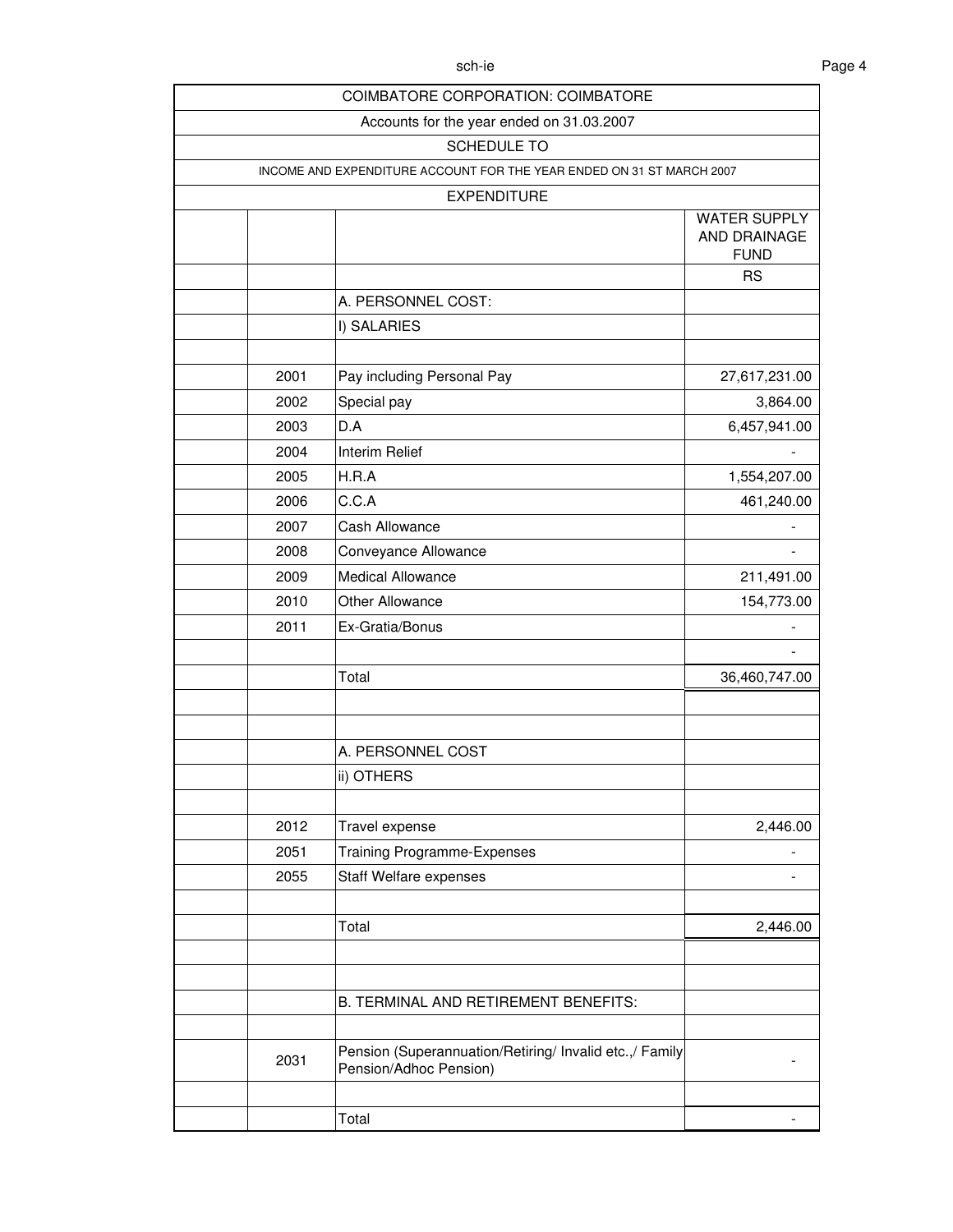|      | <b>C. OPERATING EXPENSES</b>                                                      |                |
|------|-----------------------------------------------------------------------------------|----------------|
|      |                                                                                   |                |
| 2086 | Power charges for sewerage system / pumping<br><b>Stations</b>                    | 10,918,708.00  |
| 2087 | Power charges for Head Water works, Pumping<br>stations/Booster / Stations        | 13,114,893.00  |
| 2089 | Maintenace expenses for Street Lights                                             |                |
| 2090 | Wages                                                                             | 191,111.00     |
| 2101 | <b>Expenses on Sanitary Materials</b>                                             | 2,880.00       |
| 2130 | Hire charges for supply of waters through private<br>Lorries / Tankers            | 16,680,123.00  |
|      |                                                                                   |                |
|      | Total                                                                             | 40,907,715.00  |
|      |                                                                                   |                |
|      | <b>D.REPAIRS AND MAINTENACE</b>                                                   |                |
| 2050 | Repairs and Maintenance of Office Tools and Plants                                |                |
| 2070 | Heavy Vehicles- Maintenance                                                       | 1,682,021.00   |
| 2073 | Repairs and Building - Buildings                                                  |                |
| 2076 | Repairs and Maintenance -Storm Water Drains, Open<br>Drains and Culverts          | 10,573,407.00  |
| 2077 | Repairs and Maintenace- Instruments, Plkant and<br>Machinery                      |                |
| 2078 | <b>Restoration of Road Cuts</b>                                                   |                |
| 2125 | Maintenance expenses- Water supply / Sewerage<br><b>Works</b>                     | 13,706,977.00  |
| 2128 | Royalty                                                                           |                |
| 2129 | Maintenance Charges to TWAD Board/ Metr Wat Brd/<br>Water cess to T.N P. Cont Brd | 116,240,177.00 |
|      |                                                                                   |                |
|      | Total                                                                             | 142,202,582.00 |
|      | <b>E.PROGRAMME EXPENSES</b>                                                       |                |
|      |                                                                                   |                |
| 2052 | <b>Professional Charges</b>                                                       |                |
|      |                                                                                   |                |
|      | Total                                                                             |                |
|      | F. ADMINISTRATIVE EXPENSES                                                        |                |
|      |                                                                                   |                |
| 2015 | Telephone Charges                                                                 | 76,621.00      |
| 2016 | Light Vehicles-Maintenance                                                        |                |
| 2018 | <b>Stationery And printing</b>                                                    | 17,119.00      |
| 2019 | <b>Advertisement Charges</b>                                                      |                |
| 2020 | <b>Other Expenses</b>                                                             | 59,996.00      |
| 2022 | Provision for Doubtful Collection of Revenue Items                                | 80,074,634.00  |